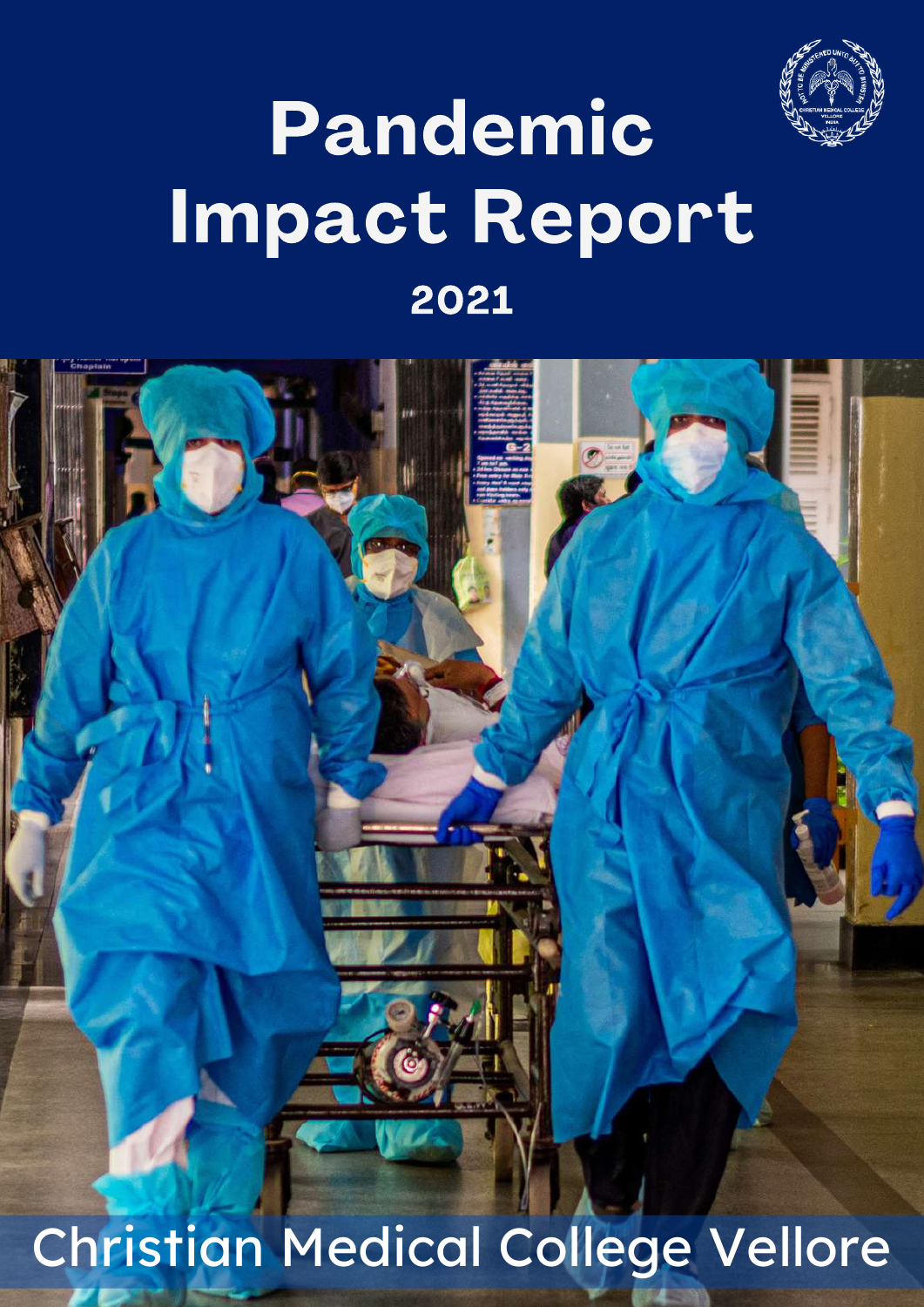### From our Director



The COVID-19 pandemic has been a time of fear, sickness and tragedy across the globe. We have lost loved ones. The whole world has been irrevocably changed by death, lockdown, isolation and the shattering effect on local economies.

But it is in the darkest night that we see the brightest stars. During these crises-filled months, we have seen the immense power of the human spirit in the tremendous compassion, courage and commitment of our frontline healthcare workers. Dedicated teams rose up to the challenge and shone brightly all over the world. We collaborated with Government, local communities and donor partners to give our patients the best possible care.

This report captures our experiences and key learnings. Thank you for joining us on this remarkable journey. We look forward to your continued support and solidarity.

> Dr. J. V. Peter Director, CMC Vellore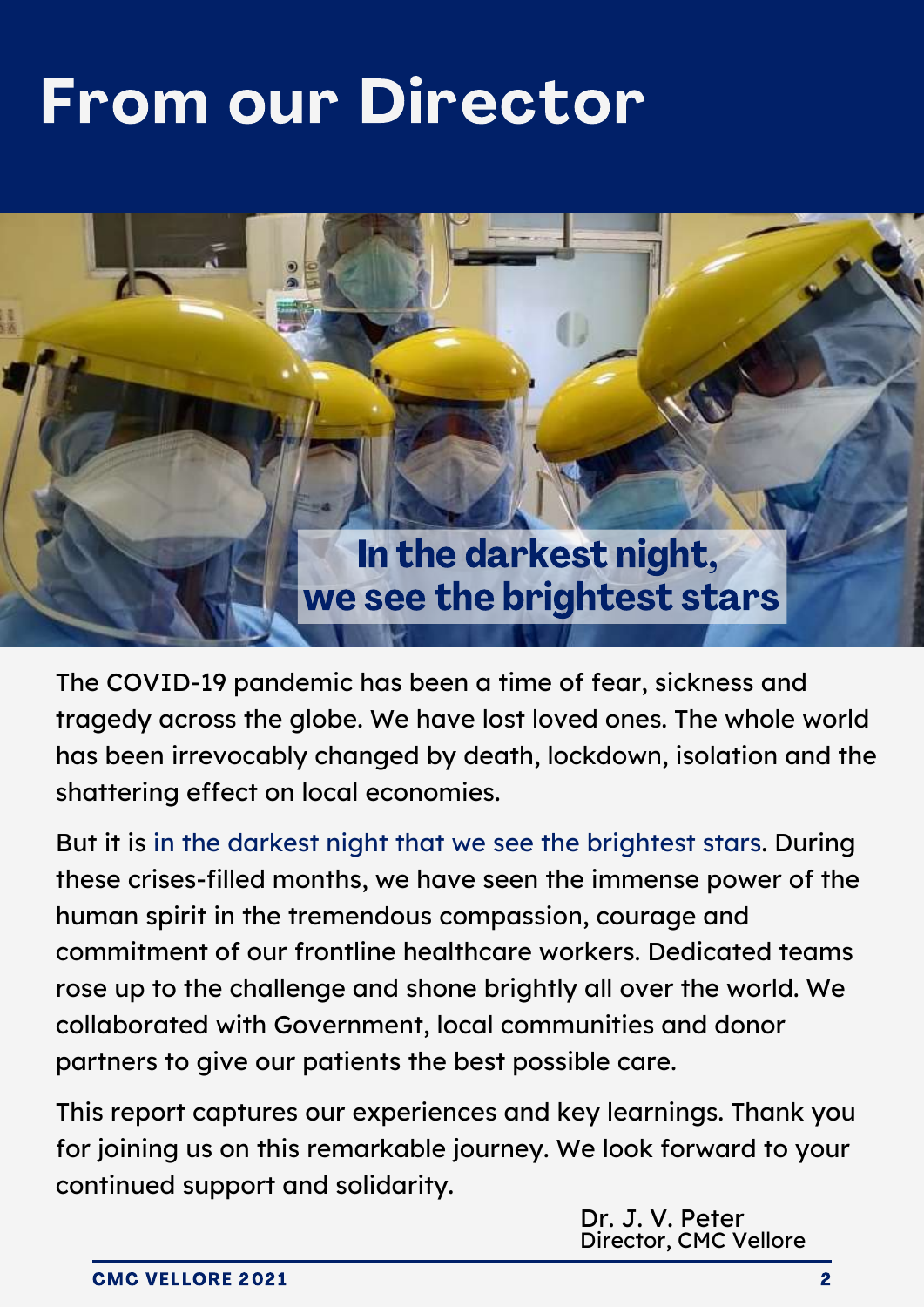### Pandemic Preparedness

### the first wave

From March 2020 onwards, we started to receive Covid positive patients in our hospital. All other medical work, apart from emergencies, came to a grinding halt. The lockdown meant that many of our patients were stranded in Vellore far away from their homes. We reached out to them with counselling, food and travel support.



There was an atmosphere of apprehension and fear. COVID-19 was an unknown entity, a new emerging virus. Our team developed protocols on how to manage and treat the disease, how to stay protected and safe while caring for our patients. Our ICU teams had to be enlarged and trained in COVID management. Our frontline workers were equipped with Personal Protective Equipment (PPE). We expanded our capacity for handling the large number of COVID patients by opening Intensive Care Units (ICUs) and COVID wards.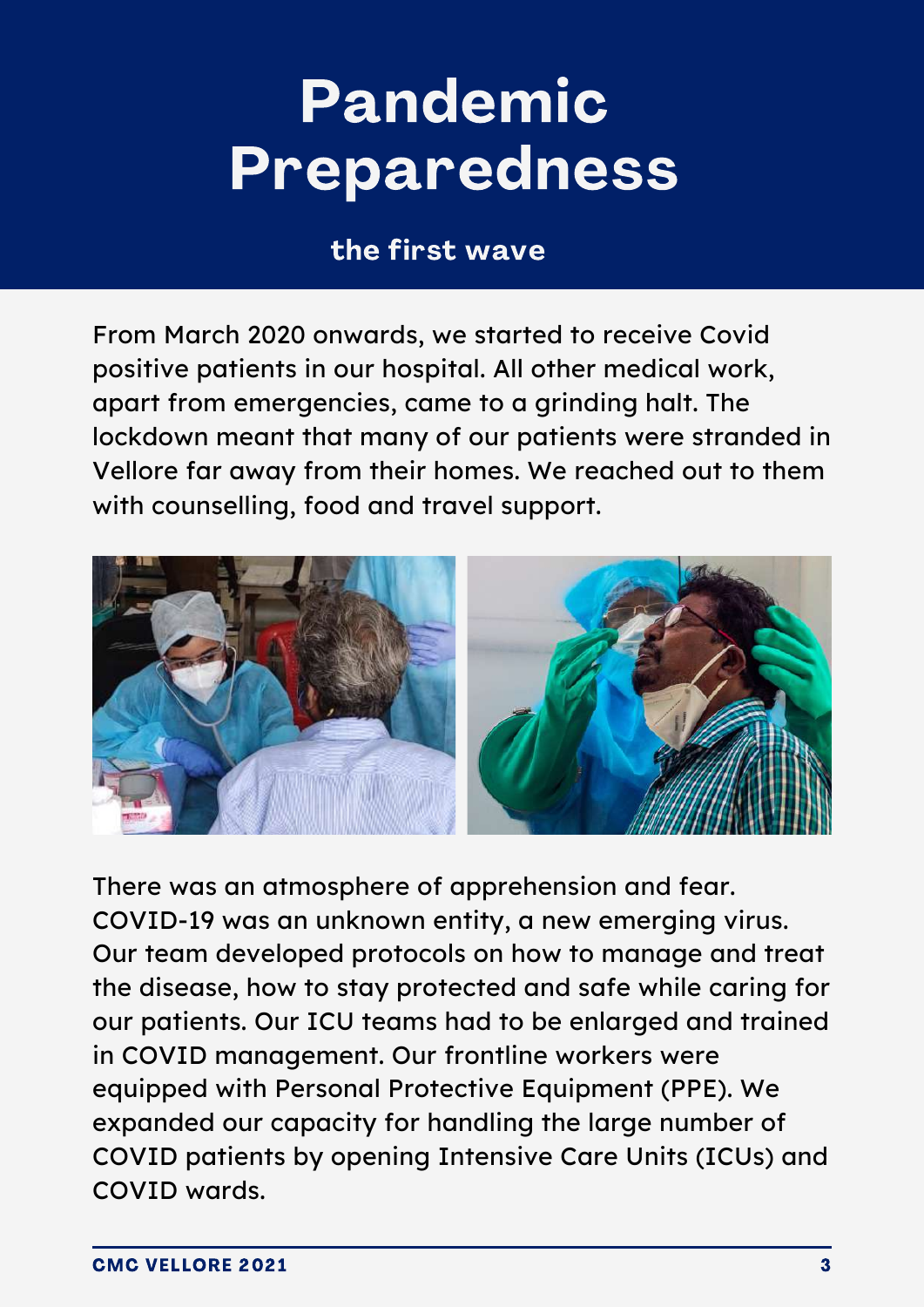### Pandemic Preparedness

### the first wave

Help poured in - friends and well-wishers reached out to support us. Donors generously contributed gifts like PPE and medical equipment. A COVID Care fund was set up to subsidise the costs for poor patients. Our community outreach teams started innovative interventions to support local patients who needed medicines, supplies and food.

Distance Education, Nursing, Hospital Infection Control Committee and Staff Training departments worked on COVID education, notably collaborating with our network of rural mission hospitals in India and committed partners.

Our work was recognized with awards and accolades. Faculty members have served on state and national level committees, providing expert advice. These months in 2020 turned out to be a time of intense preparation. We learned how to function in a new and changed 'normal'.



#### Dr. Priya Abraham

Professor of Virology & CMC alumna, was invited to be Director of the National Institute of Virology (ICMR-NIV) just before the first COVID-19 cases were reported in India.



#### Dr. Gagandeep Kang

Professor of Gastro-intestinal Sciences & CMC alumna, is an expert on viral infections and vaccines. She is a member of several international committees, WHO working groups and advisor to state and international Governments.

#### ICMR COVID-19 Rapid Response team & National Task Force

Dr. J.P.Muliyil, retired Professor of Community Health, & CMC alumnus Dr. O.C. Abraham, Professor of Medicine & ID, CMC Vellore

#### Supreme Court appointed 12-member National Task Force to facilitate public health response to COVID

Dr. J.V. Peter, Director & Intensivist, CMC Vellore Dr. Dr. Gagandeep Kang, Professor of GI Sciences, CMC Vellore

World Health Organisation COVID-19 Respiratory Support Working Group Dr. DJ Christopher, Professor of Pulmonary Medicine, CMC Vellore

#### CMC VELLORE 2021 4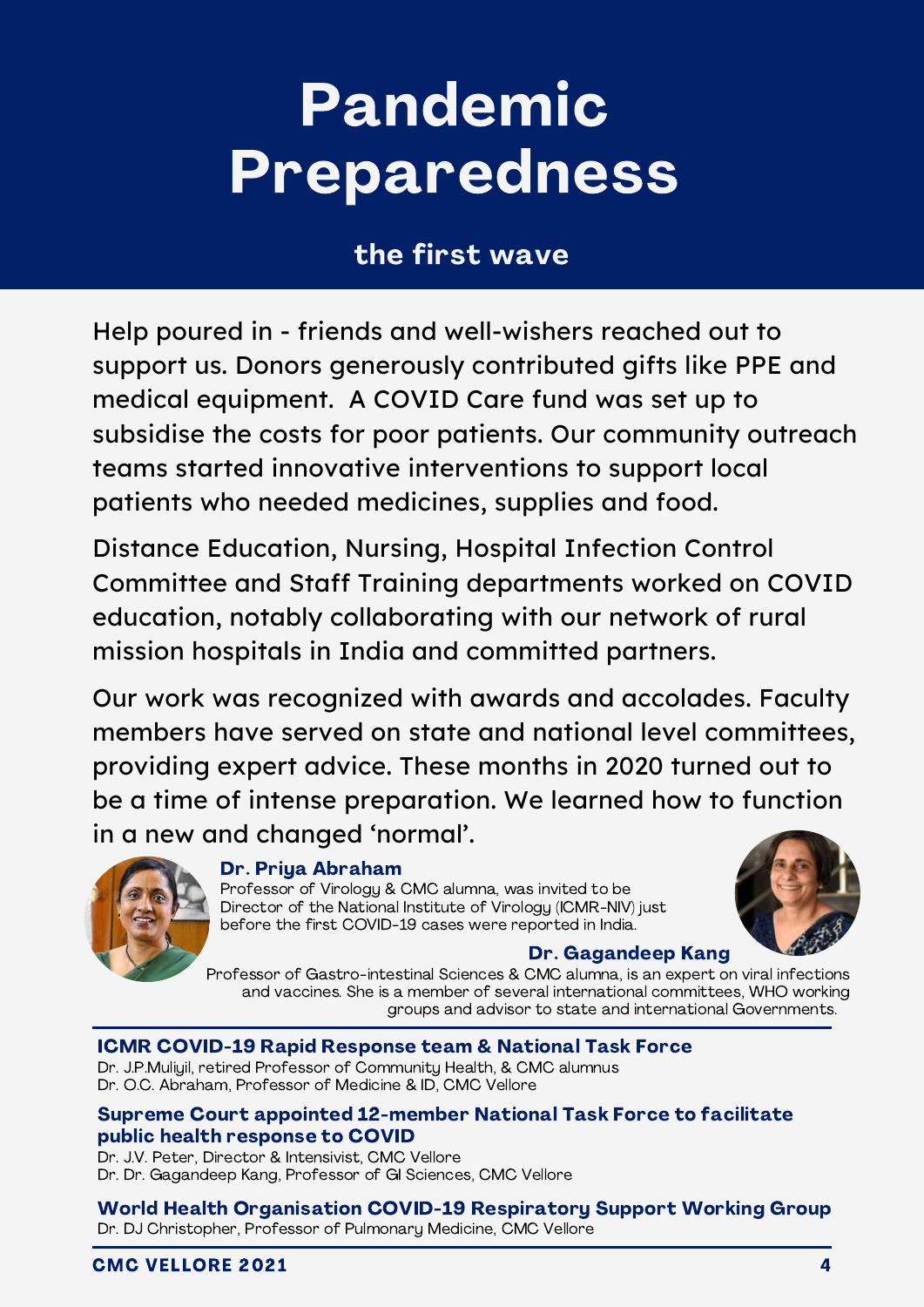## The darkest nights

the second wave

"If the first wave of the pandemic was like a rising tide, the second wave was like a devastating tsunami, " says Dr. Binila, Medical ICU specialist. "Just as we were beginning to relax, thinking things were under control, the second wave hit."

The number of cases rose rapidly. Many patients were younger and severely affected by the virus. More patients required Oxygen support or ICU care. The waiting list for ICU beds was overwhelming. The pain of losing patients was heartbreaking. The agony of families connecting with their dying loved one by video call was devastating.

### Patients admitted in CMC's COVID ICUs

Of 656 Medical ICU patients, 455 survived the second wave. We remember our sisters and brothers who lost their lives in the pandemic. They were gone too soon. March-September 2021



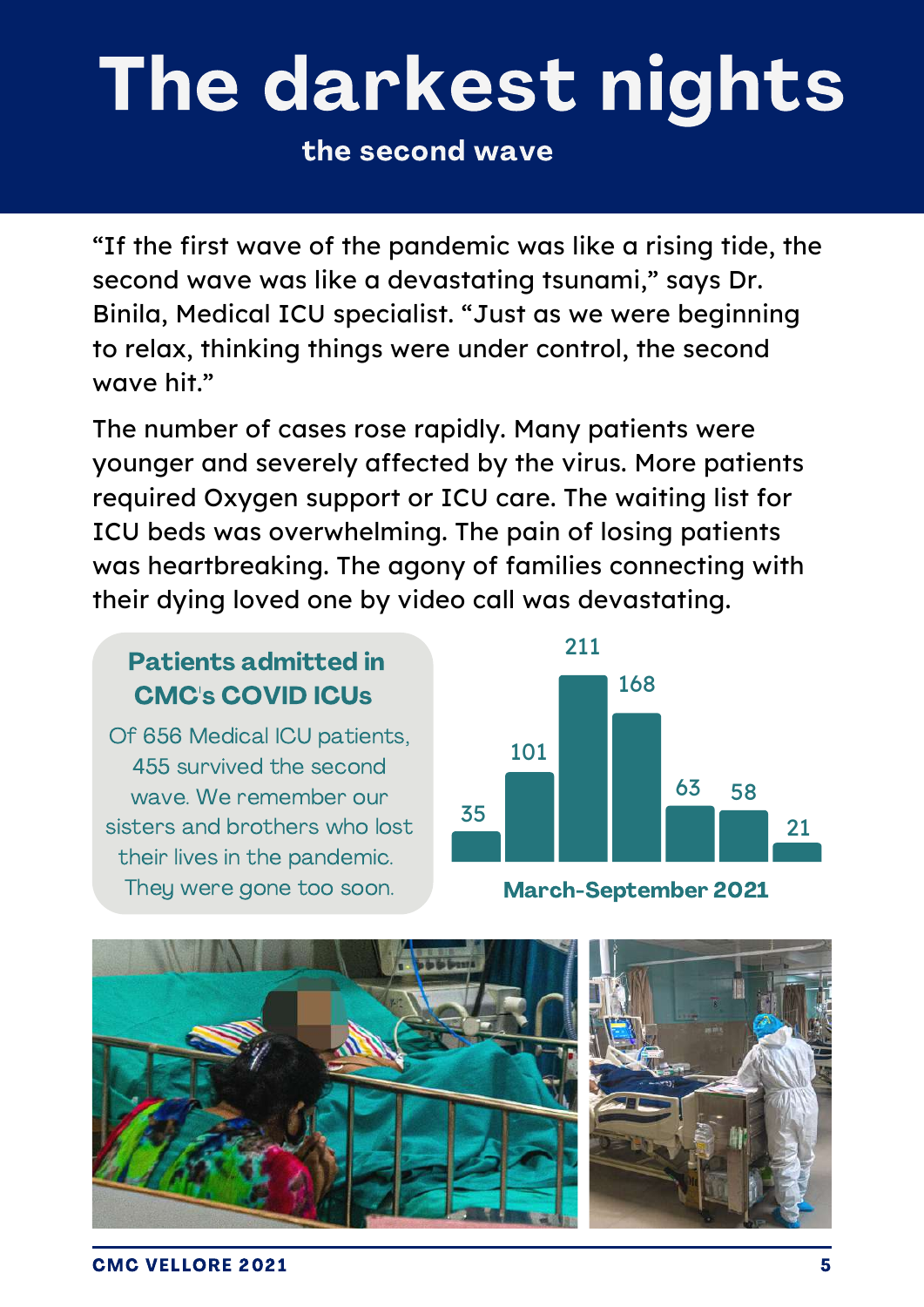# The brightest stars

the second wave

At the peak of the pandemic, we had allocated 1,150 beds for COVID patients, which included over 200 ICU beds. We opened a floor of our 'under-construction' hospital at Kannigapuram campus for COVID care. We had to ensure that the infrastructure, equipment, oxygen supply and human resources were optimal to provide the ICU care needed over many months.

The second wave was of epic proportions and we worked together as one large team. We had partnerships with Government and local communities, donors, well-wishers and collaborators. Despite the constraints, we ensured high quality care for our patients at an affordable cost.

Life-saving oxygen concentrators & **537** concentrators &<br>cylinders donated by<br>friends & well-wisher friends & well-wishers





Home care for patients on a nurse-run monitored home-isolation program for patients with milder infections





UDHAVI - a free medical advisory helpline run in collaboration with our dedicated local medical practitioners and partners for patients in Vellore and neighbouring districts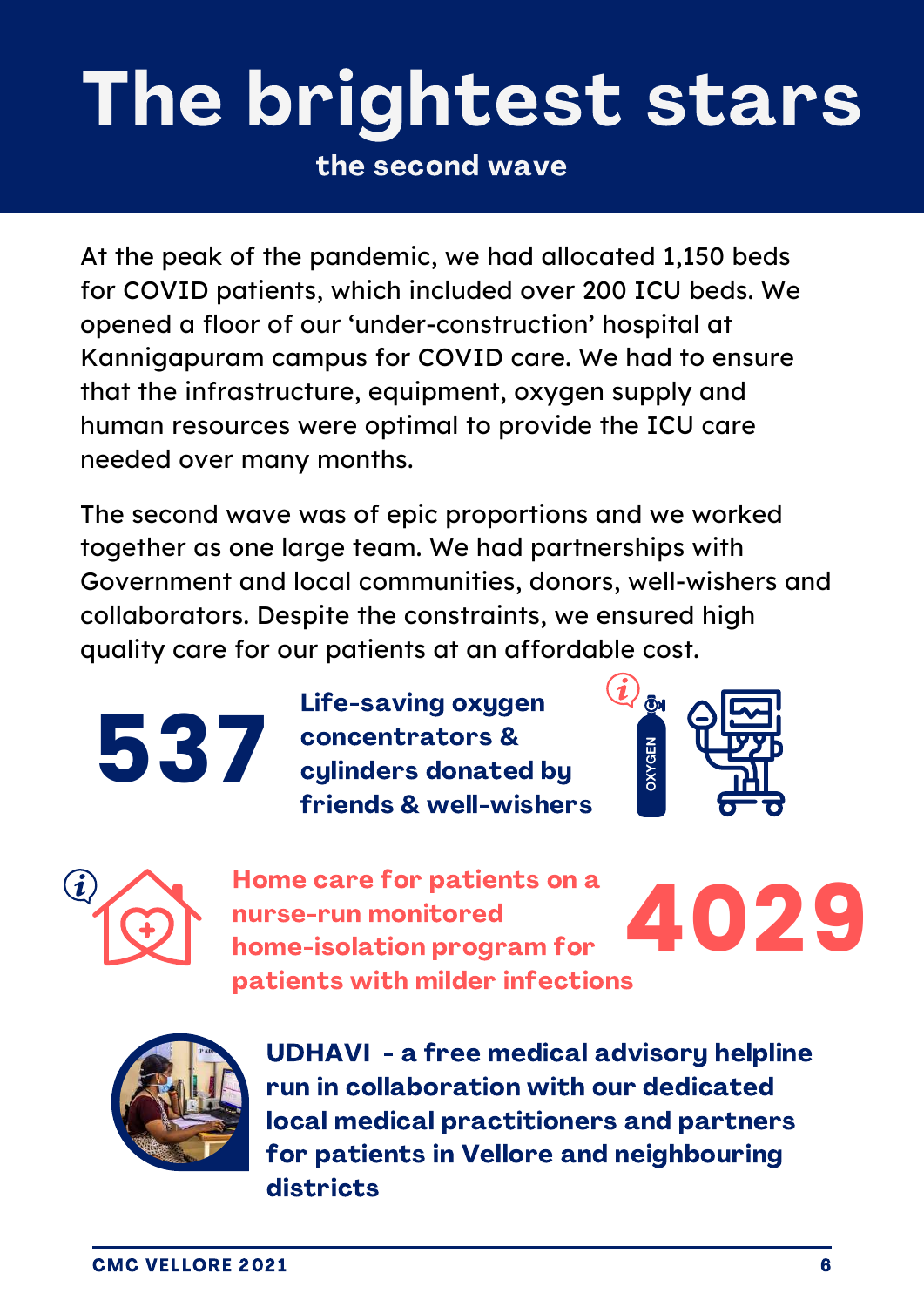## The brightest stars

the second wave

Kannan is a tailor from Vellore. His wife Thangam is a cancer patient. She is weak and struggles to walk. Kannan takes care of her. He brings her regularly to CMC for treatment. During the pandemic, Kannan lost all his customers. The family was struggling to make ends meet. Kannan's worst fears came true when Thangam fell ill with fever and tested positive for COVID-19.

Kannan was distraught, "Her body is weak from cancer and her chance of survival extremely slim. And how will we pay for the medical bills?" Thankfully, Thangam made good progress. At the end of two weeks, she was ready to be discharged from the ward.



Thanks to the generous support of donors and well-wishers like you, we were able to subsidise her treatment costs. Kannan folds his hands in gratitude for Thangam's recovery and for the support he had to make it through this difficult time.



3522 Individuals and organisations blessed us with generous contributions. THANK YOU for your kindness in these times of crisis.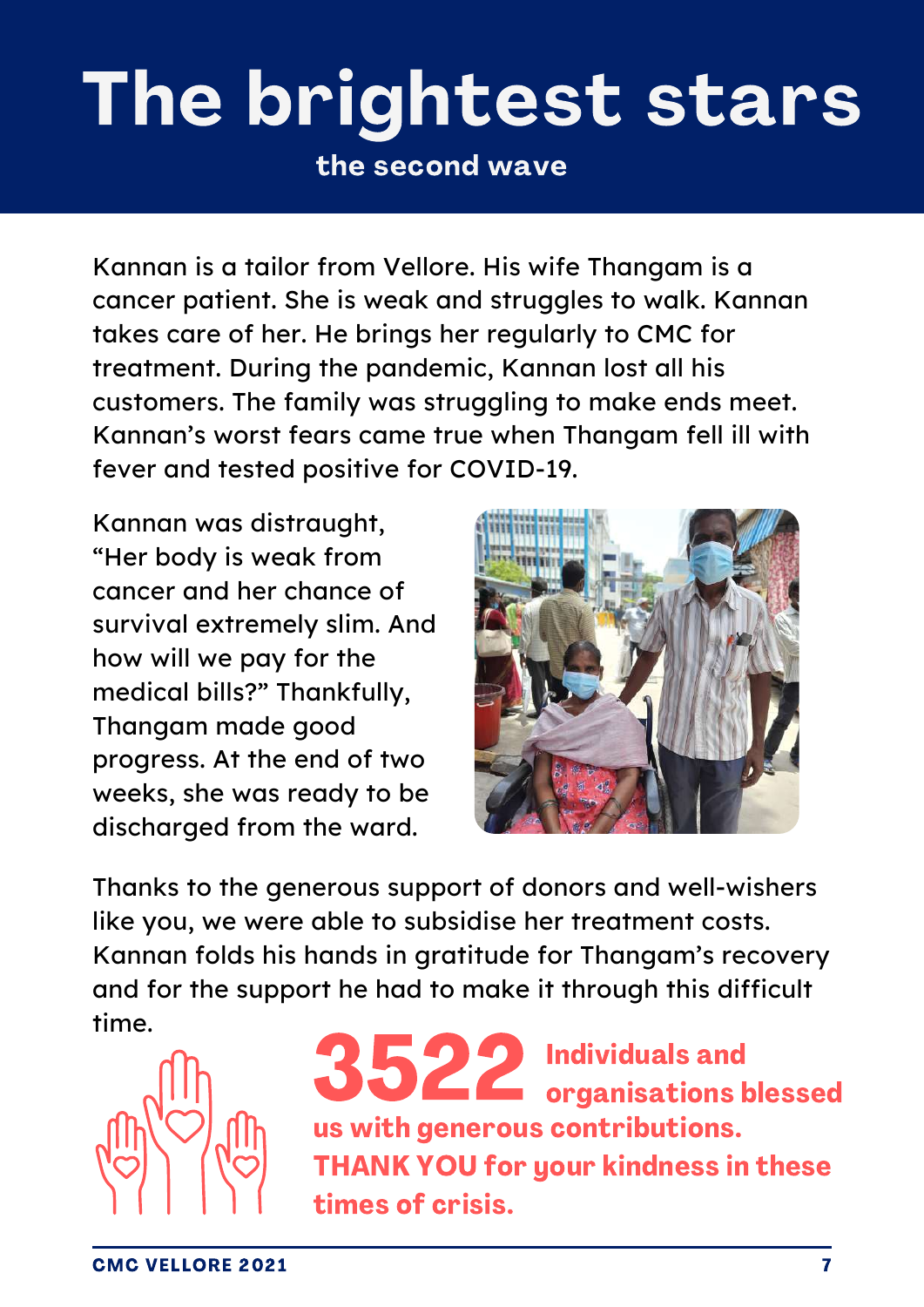## The brightest stars

#### the second wave



Setting up COVID ICUs in our nearly constructed hospital at Kannigapuram campus

### Patients pouring into our hospitals



Listen to our frontline healthcare workers share their experiences.





### Inside the COVID ICU



Dr. Binila, Medical ICU specialist shares her team's [experience](https://www.youtube.com/watch?v=lJxIoYW1MoU&t=25s) during the second wave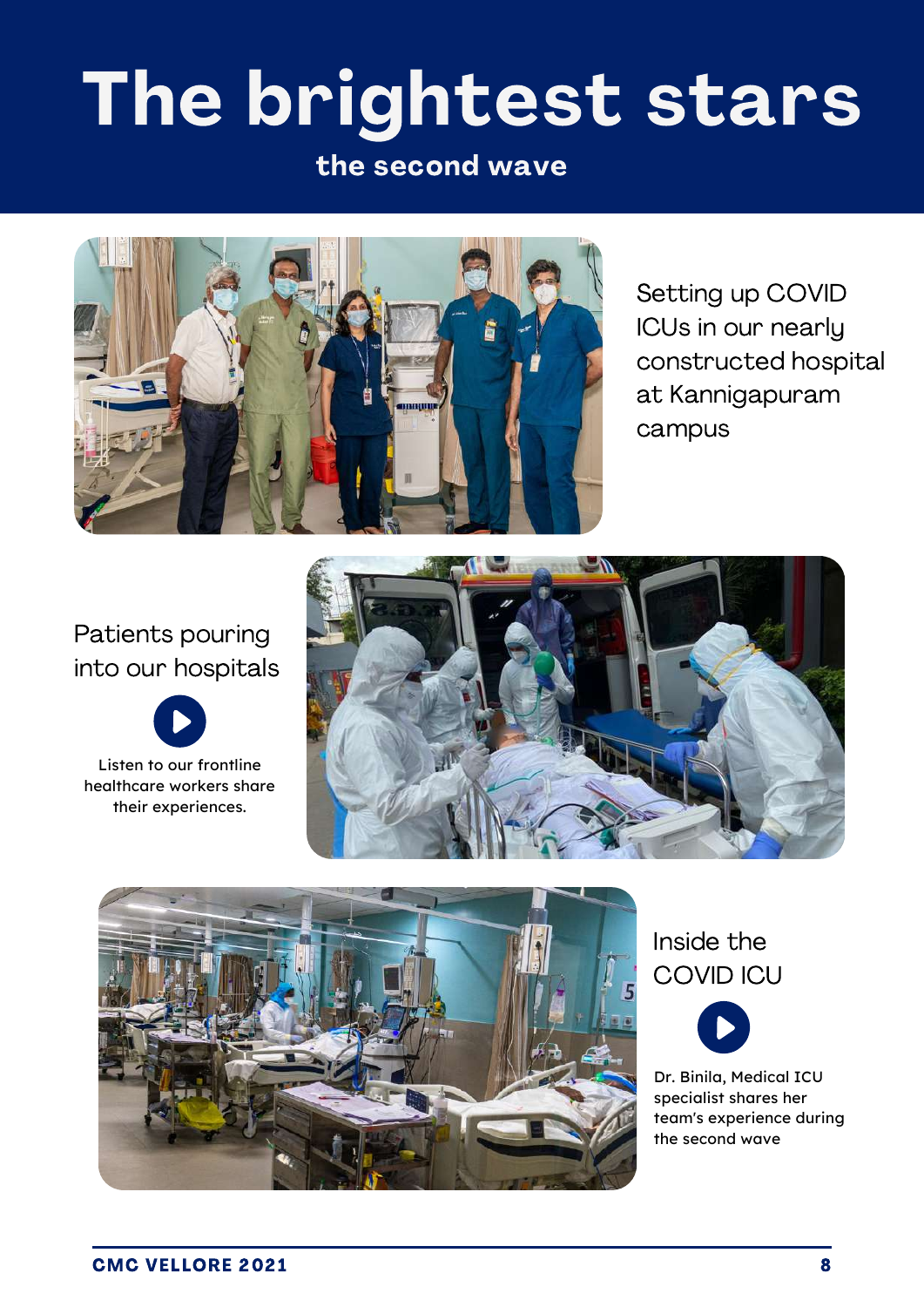### COVID Count

March 2020 - September 2021



**Admitted in CMC** 16,603 2 **Intensive Care** ,245

 $\bf 1.150$  COVID beds at peak including 202 ICU beds



For poor patients who could not afford treatment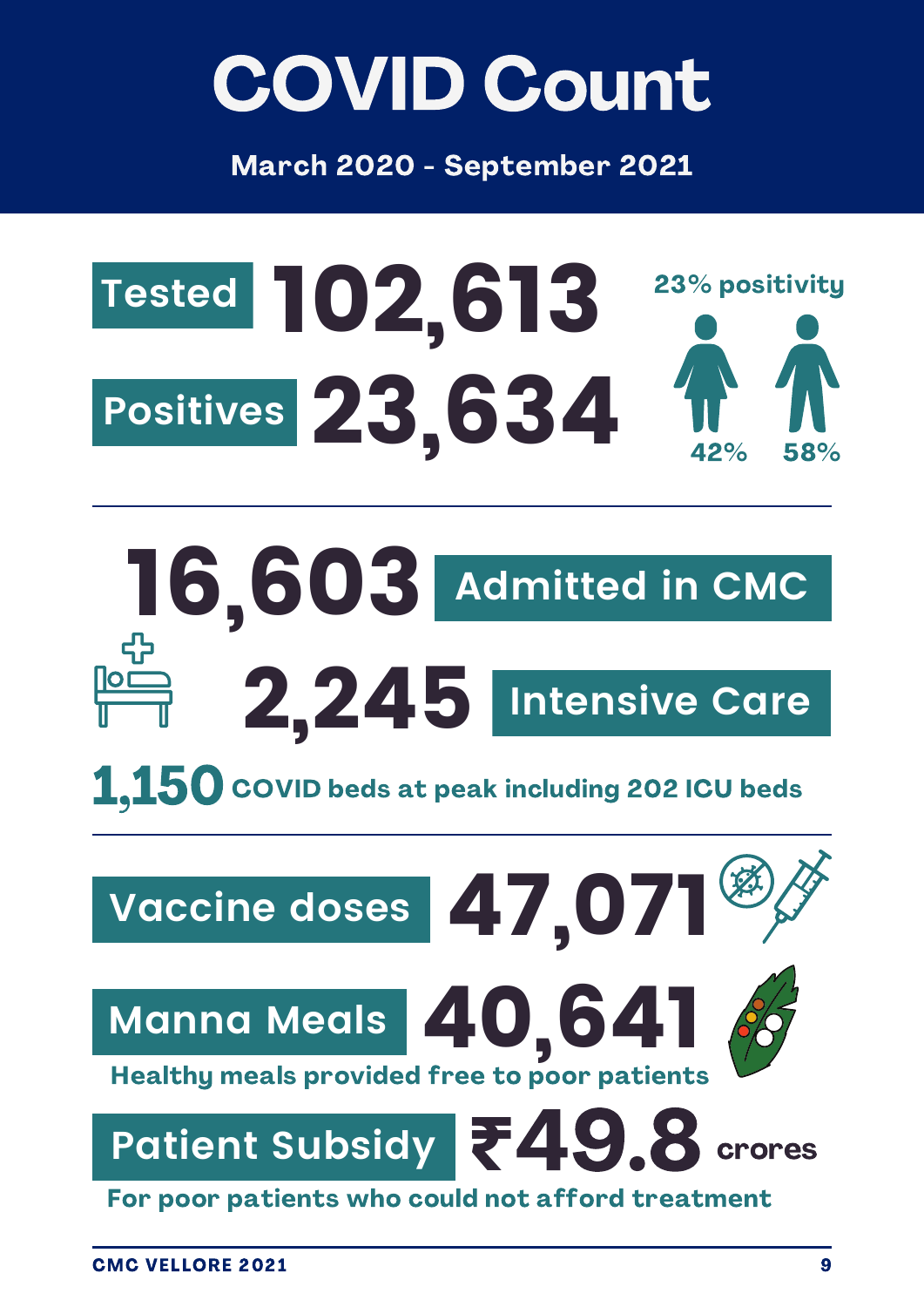### Vaccinate Vellore!

### campaign

Realising the importance of vaccination in preventing COVID-19, we began our vaccination campaign in January 2021. By September 2021, over 47,000 doses of COVID vaccines were administered. We started with frontline healthcare workers and vulnerable groups and expanded to all above 18 years of age.

Community outreach teams have gone to villages, collaborating with local Government, serving those communities who have difficulty accessing immunization. One third of doses were given free of cost.



#### Vaccination Awareness & camps in rural Vellore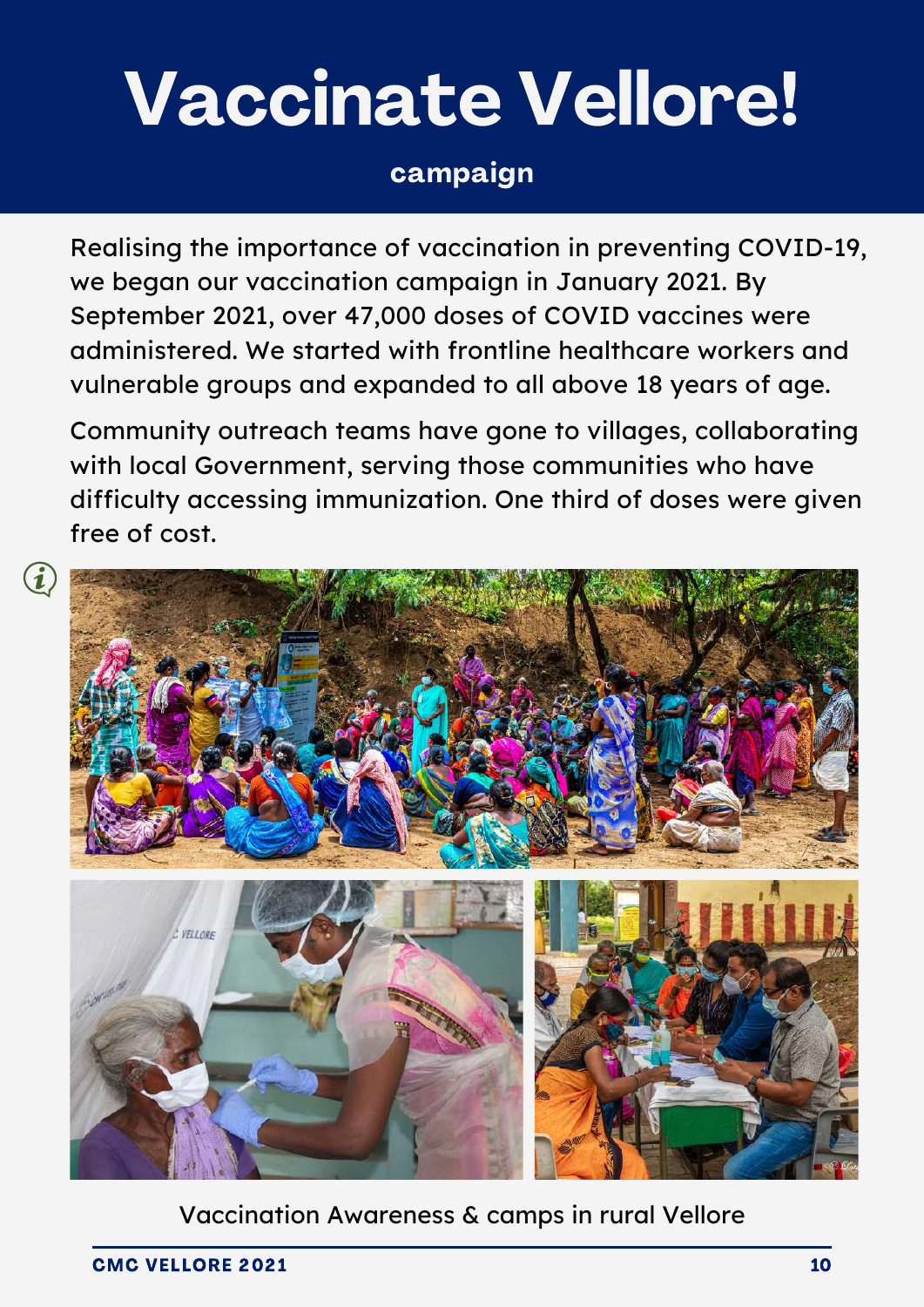# Looking Ahead

Even as the second wave subsides, CMC continues to be a designated COVID diagnosis and treatment centre. We have around 80 beds in Wards and ICUs designated for COVID patients.

During the pandemic, many patients were not able to access medical care. This huge backlog of patients is now coming to CMC in large numbers. Our challenge is to respond to this despite current economic hardships. Our existing OPDs and wards are stretched beyond capacity. We are completing a new Hospital in Kannigapuram campus to help us address this need more effectively. This 1,500-bed quaternary centre, with a state-ofthe-art Level 1 Trauma Care centre, will cater to accident victims and patients needing care for cancer, heart diseases, diabetes and organ transplants. Pandemic conditions permitting, we hope to inaugurate this hospital in early 2022.

Thank you for accompanying us on this extraordinary journey through difficult times. We invite you to continue to partner with CMC Vellore in future.

General Ward Cot for one patient: **₹**40,000/- Critical Care Equipment for one ICU bed : **₹**22 lakhs Operation Theatre with medical equipment: Rs1.5cr

> Donations of ₹10,000/- onwards will be acknowledged on our donor wall. Other naming opportunities are available.